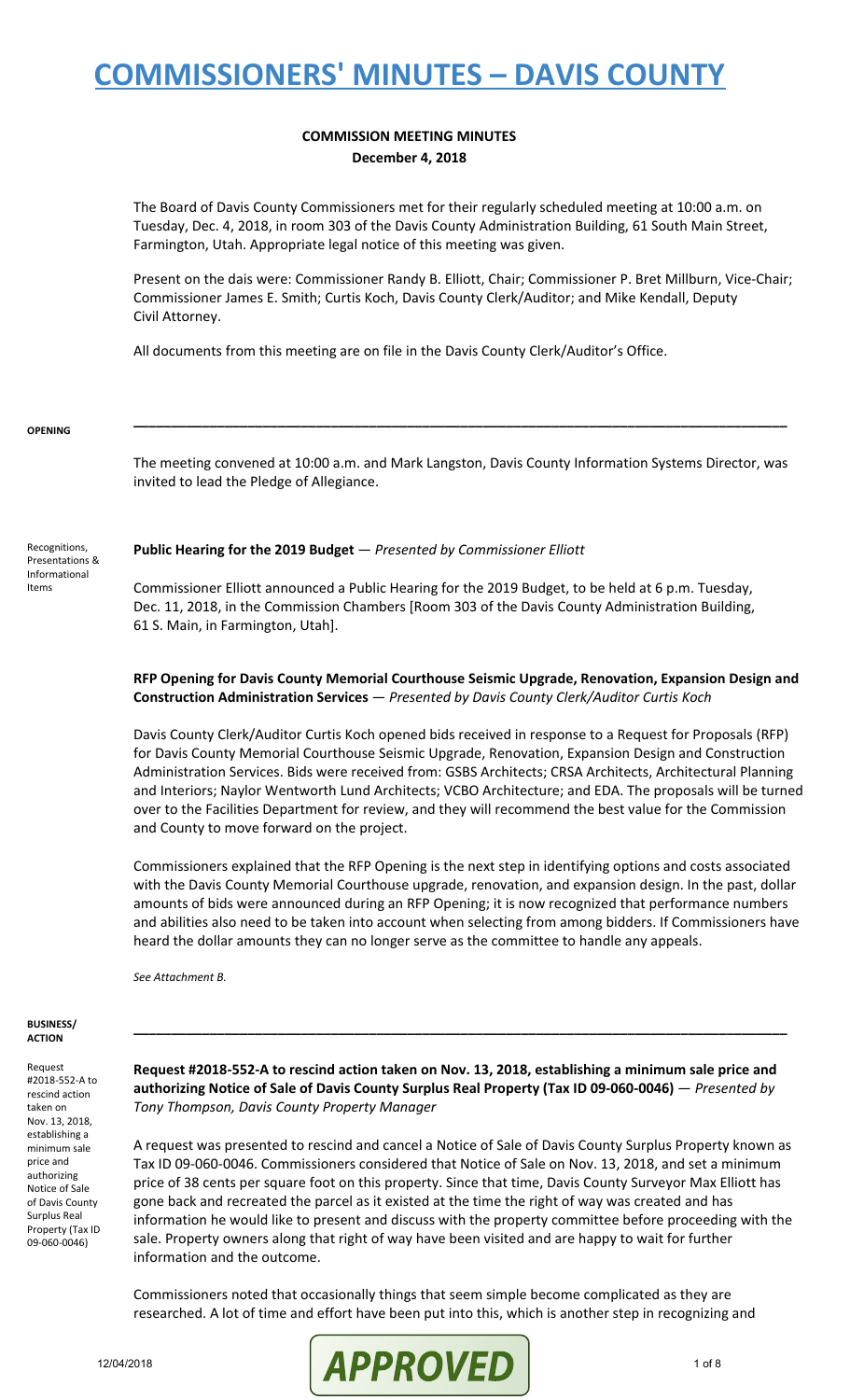preserving property rights of citizens. Commissioners also asked Tony to keep those concerned up to date regarding this property.

> Motion to Approve: Com. Millburn Seconded: Com. Smith All voted Aye

Request #2018-570 to provide non-monetary assistance (use of exhibit building) to Davis Education Foundation

**Request #2018-570 to provide nonmonetary assistance (use of exhibit building) to Davis Education Foundation** — *Presented by Dave Hansen, Davis County Legacy Events Center Director*

A request was presented to provide nonmonetary assistance to the Davis Education Foundation. The assistance desired is the use of an exhibit building at the Legacy Events Center. The building will be used during a service project, which is a food drive for underprivileged children.

> Motion to Approve: Com. Smith Seconded: Com. Millburn All voted Aye

Agreement #2018-571 with Davis Education Foundation for use of Legacy Events Center Building for food drive

**Agreement #2018-571 with Davis Education Foundation for use of Legacy Events Center Building for food drive** — *Presented by Dave Hansen, Davis County Legacy Events Center Director*

The actual agreement providing the Davis Education Foundation with use of the Legacy Events Center exhibit building was presented. The contract period is 12/13/2018 to 12/13/2018. This agreement is neither payable nor receivable.

Commissioner Millburn asked for an explanation, for those in attendance, of why the County can approve nonmonetary assistance for the Davis Education Foundation but must charge the County's Health Department for use of Legacy Events Center buildings for its Safe Kids Day event. Dave said Davis School Foundation is a 501c3 nonprofit organization and state code allows the County to waive fees for such organizations. The Health Department is not a 501c3 and so must be charged the same amount as other entities wishing to rent space at the Legacy Events Center.

> Motion to Approve: Com. Smith Seconded: Com. Millburn All voted Aye

Promissory Note #2018-520-A associated with Watch Guard agreement for HD camera system bundle for Davis County Sheriff's **Office** 

**Promissory Note #2018-520-A associated with a Watch Guard agreement for HD camera system bundle for Davis County Sheriff's Office** — *Presented by Mark Langston, Davis County Information Systems Director*

An agreement with Watch Guard was previously approved [on Oct. 30, 2018] to replace all video cameras in Davis County police cars. Watch Guard has agreed to provide that equipment and the County will pay for it over a period of four years. Commissioners were asked to approve a zero interest promissory note with Watch Guard to pay the company back. The contract period is 10/30/2018 to 10/15/2021. The payable amount of \$276,390 is to be paid in four equal installments.

> Motion to Approve: Com. Smith Seconded: Com. Millburn All voted Aye

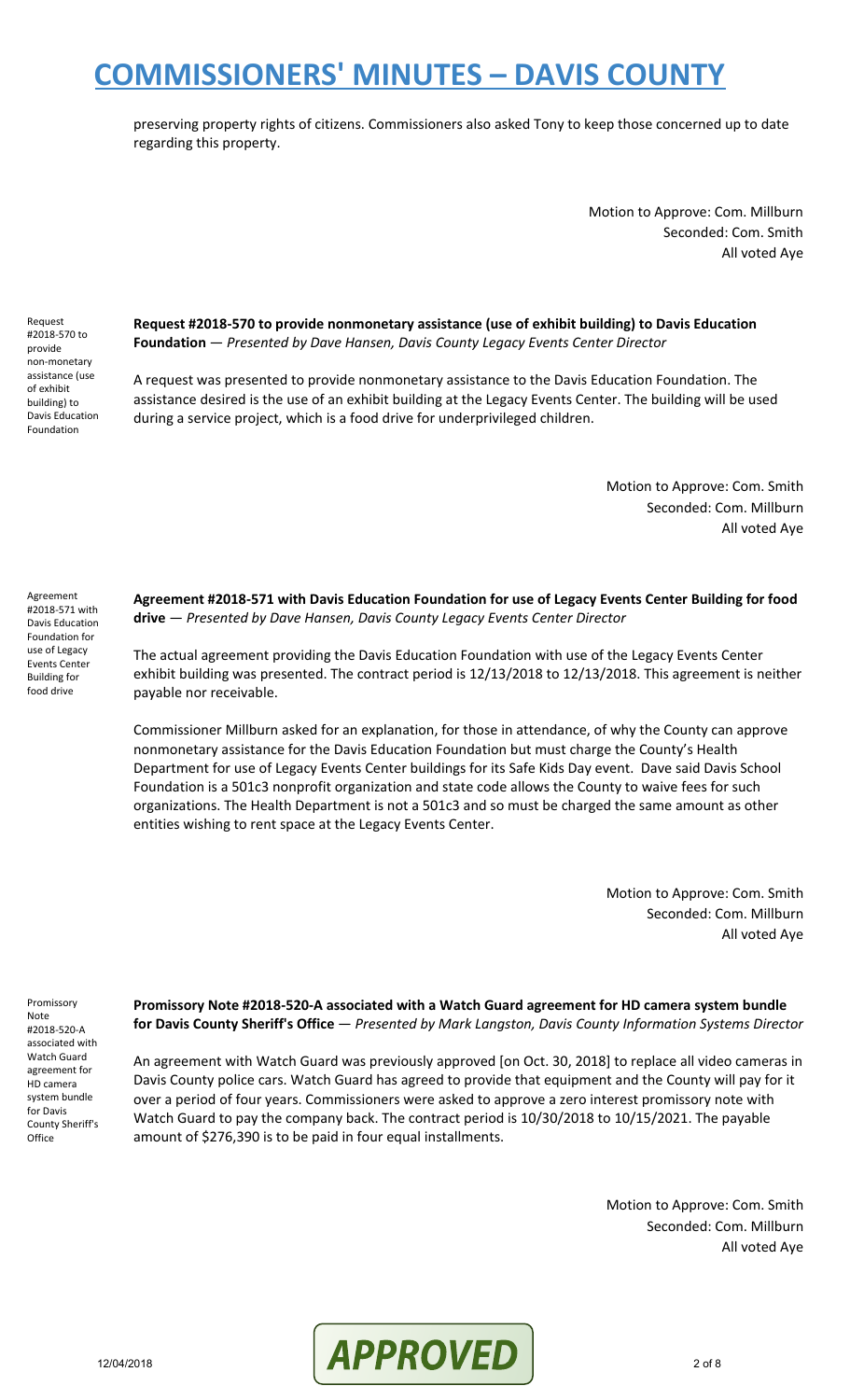Purchase Money Security Interest Agreement #2018-520-B with Watch Guard for HD camera system bundle for Davis County Sheriff's **Office** 

**Purchase Money Security Interest Agreement #2018-520-B with Watch Guard for HD camera system bundle for Davis County Sheriff's Office** — *Presented by Mark Langston, Davis County Information Systems Director*

Commissioners were also asked to approve a Purchase Money Security Interest Agreement with Watch Guard, basically putting a lien on the camera equipment until the County pays it off. The contract period is 10/30/2018 to 10/15/2021. This agreement is neither payable nor receivable.

> Motion to Approve: Com. Smith Seconded: Com. Millburn All voted Aye

Agreement #2018-572 with Motorola Solutions, Inc. for console maintenance for onsite response/local dispatch

**Agreement #2018-572 with Motorola Solutions, Inc. for console maintenance for onsite response/local dispatch** — *Presented by Chief Deputy Ty Berger, Davis County Sheriff's Office*

An agreement with Motorola Solutions, Inc. was presented for approval. The service contract is for the 2019 calendar year for onsite response/local dispatch –Standard Gold Series Elite. The contract period is 01/01/2019 to 12/31/2019. The payable amount is \$7,380.24.

> Motion to Approve: Com. Smith Seconded: Com. Millburn All voted Aye

Agreement #2018-573 with Legacy Events Center for rental of exhibit space for Safe Kids Day

**Agreement #2018-573 with Legacy Events Center for rental of exhibit space for Safe Kids Day** — *Presented by Brian Hatch, Davis County Health Department Director*

An agreement between the Davis County Health Department and the Legacy Events Center was presented for rental space to hold the Safe Kids Day event. The Health Department has a coalition for injury prevention and this is the group's beginning activity each year. Commissioners noted that it is a great program and is well attended by children in Davis County. The contract period is 05/02/2019 to 05/02/2019. The payable amount is \$1,845.

> Motion to Approve: Com. Smith Seconded: Com. Millburn All voted Aye

Amendment #2015-580-D with Utah Department of Health for additional funding to the Preventative Health and Human Services (PHHS) Block Grant Boost contract for suicide prevention programs

**Amendment #2015-580-D with Utah Department of Health for additional funding to the Preventative Health and Human Services (PHHS) Block Grant Boost contract for suicide prevention programs** — *Presented by Brian Hatch, Davis County Health Department Director*

An amendment to Agreement #2015-580 with the Utah Department of Health was presented. This is the third amendment to the five-year agreement for funding the County receives through the Public Health and Human Services Block Grant Boost contract. The funding for Fiscal Year 2019 is for suicide prevention programs, primarily QPR [Question, Persuade, Refer] mental health first-aid classes. The classes are offered to trainers who then train others to spread the information. The contract period is 10/01/2018 to 09/30/2019. The receivable amount is \$50,677 federal funds for FY2019.

> Motion to Approve: Com. Smith Seconded: Com. Millburn All voted Aye

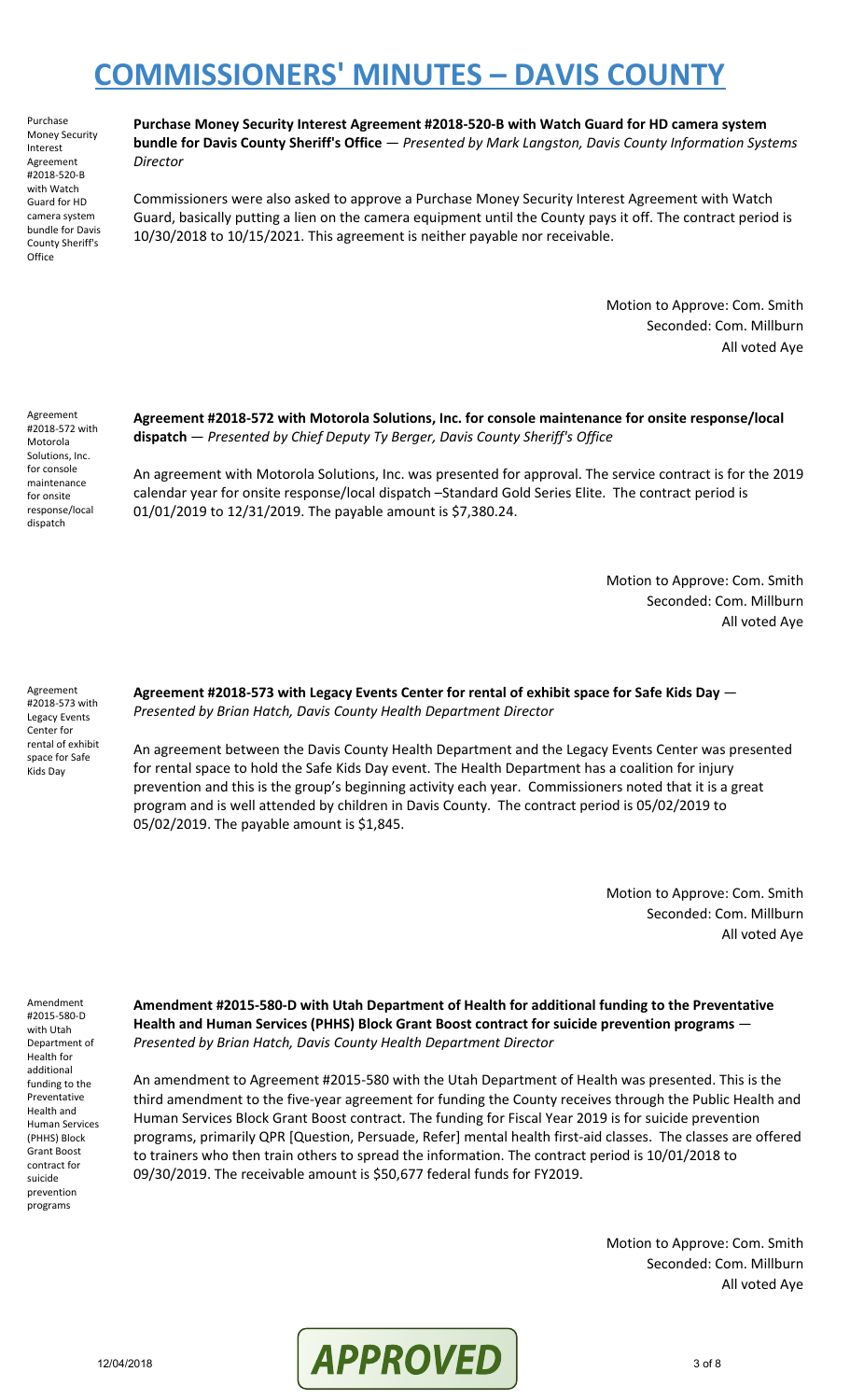Amendment #2018-574 with Utah Department of Health to provide funding for EPICC 2019-2023

**Amendment #2018-574 with Utah Department of Health to provide funding for EPICC 2019-2023 (Environment, Policy and Improved Clinical Care) to address physical activity, nutrition, diabetes, heart disease and obesity** — *Presented by Brian Hatch, Davis County Health Department Director*

A new agreement with the Utah Department of Health was presented to provide Environmental Policy and Improved Clinical Care (EPICC) funding. This is the first year of what is proposed to be a five year contract. The money is for physical [activity], nutrition and weight management programs, with added components related to cardiovascular disease and diabetes. This brings new funding into the County that was not previously budgeted for 2019. There will be future requests for personnel to work these programs. Commissioners noted that the essence of public health is prevention, as opposed to treatment, and this is a great thing. The contract period is 10/01/2018 to 09/29/2023. The receivable amount is \$182,976.42.

> Motion to Approve: Com. Smith Seconded: Com. Millburn All voted Aye

Amendment #2015-365-J with Utah Department of Human Services, Division of Aging and Adult Services to reduce federal funds for Support Services, Nutrition Services, Preventative Health & Caregiver; increase funds for Senior Medicare Patrol

**Amendment #2015-365-J with Utah Department of Human Services, Division of Aging and Adult Services to reduce federal funds for Support Services, Nutrition Services, Preventative Health & Caregiver; increase funds for Senior Medicare Patrol (adjusted receivables)** — *Presented by Brian Hatch, Davis County Health Department Director*

An amendment to Agreement #2015-365 with the Utah Department of Human Services, the Division of Aging and Adult Services, was presented. This is the ninth amendment to this funding contract. The amount of federal funding originally expected has changed, so this amendment represents a reduction in funding for certain programs including support services, nutrition services, preventative health, and caregiver services. The amendment does, however, include an increase in funding for Senior Medicare Patrol. Brian explained that although funding has been reduced for some programs, the overall funding received with the contract's eighth amendment was enough that the County is still seeing an increase over past years. The contract period is 07/01/2018 to 06/30/2019. The contract adjusted receivables amount is a reduction of \$40,816 and increase of \$8,900.

> Motion to Approve: Com. Smith Seconded: Com. Millburn All voted Aye

Agreement #2018-575 with Utah Department of Health for Public Health Crisis Response for 2018 Opioid Overdose Crisis by enhancing

**Agreement #2018-575 with Utah Department of Health for Public Health Crisis Response for 2018 Opioid Overdose Crisis by enhancing the State's capacity to rapidly respond through improved data collection and prevention efforts** — *Presented by Brian Hatch, Davis County Health Department Director*

An agreement with the Utah Department of Health was presented for Public Health Crisis Response money to deal with the current opioid overdose crisis. The funding must be spent by August of next year. The end product is a crisis response plan. Partnerships are already in place and work is moving forward. This funding will be used to bring in a few additional helpers to work on that plan and get it in place with all partners. There are currently a couple of full-time employees (FTEs) in the 2019 budget, and this is the funding for that. Commissioners recognized that the crisis is real and the County's Health Department and Davis Behavioral Health have put a lot of effort into dealing with the issue. The contract period is 09/01/2018 to 08/31/2019. The receivable amount is \$78,800.

> Motion to Approve: Com. Smith Seconded: Com. Millburn All voted Aye

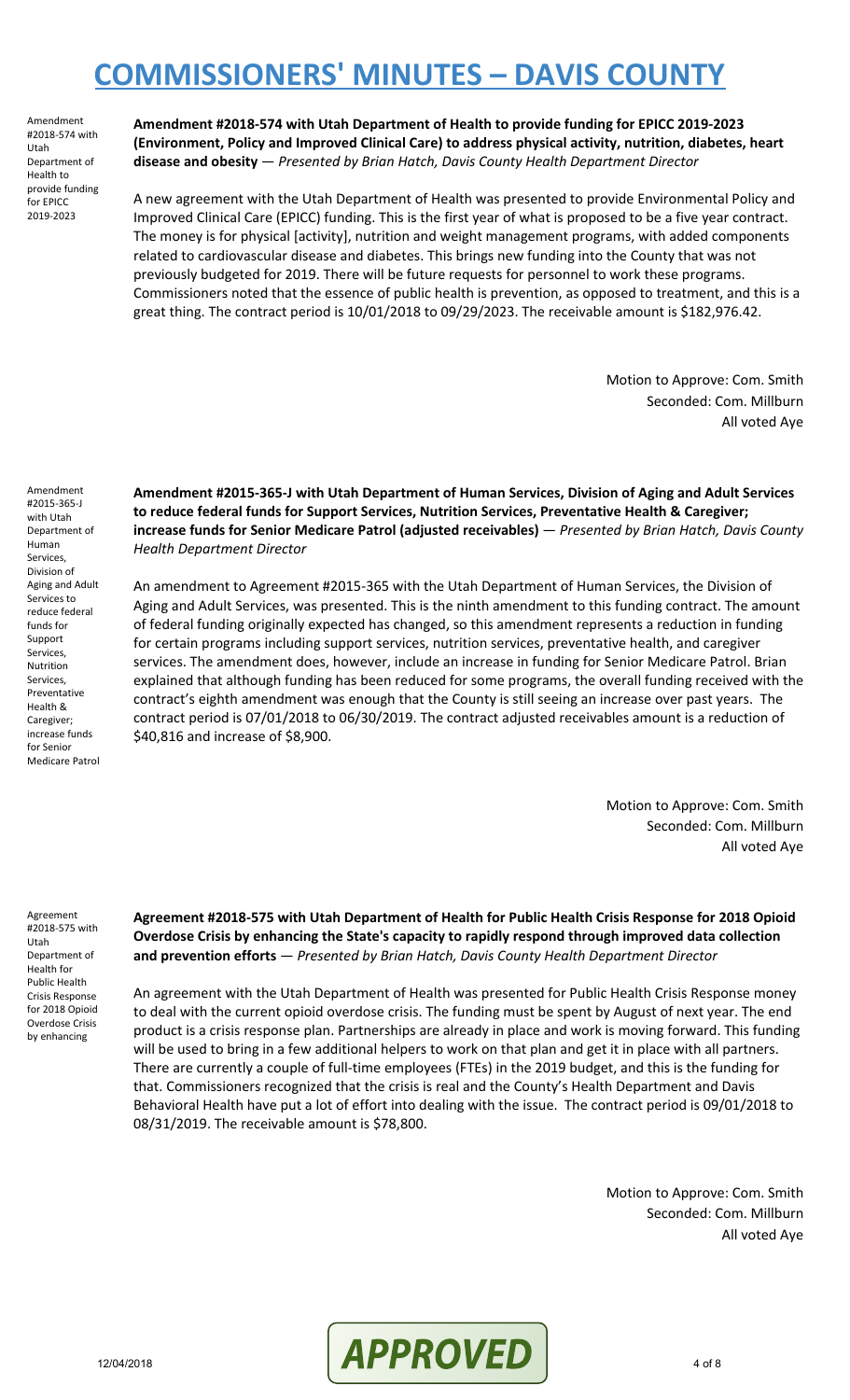Letter 2018-576 between Davis and Weber Counties to jointly execute a coordinated program to enhance economic identity and provide leadership, coordination and process management

**Letter of Intent #2018-576 between Davis and Weber Counties to jointly execute a coordinated program to enhance economic identity and provide leadership, coordination and process management** — *Presented by Commissioner Millburn*

Commissioner Millburn said economic development is at the forefront of everyone's minds to ensure that economies remain strong and communities remain viable. Commerce and the workforce cross boundaries so the legislative bodies of northern Utah counties have discussed opportunities to work collectively. There have been ongoing discussions between Davis and Weber counties, which share common economic ties to Hill Air Force Base and Weber State University. Last week, the Weber County Commission passed an interlocal agreement between Weber and Davis counties for regional economic development. Davis County Commissioners felt this was stepping out ahead of the process before areas of complete agreement were identified.

Commissioner Millburn said Davis County is proposing a Letter of Intent between Davis and Weber counties to jointly execute a coordinated program to enhance economic identity and provide leadership, coordination, and a process to manage it. The letter has been shared with Weber County Commissioners and they are fine with starting at this foundation level, which provides an opportunity to work out the details rather than hurriedly throwing out a program. If the Davis County Commission passes this Letter of Intent, it should be on the Weber County Commission agenda today to rescind the action taken on the interlocal agreement and pass the Letter of Intent so both entities will be on the same page.

Commissioner Smith said this is something the Commissioners have been working on for quite a while and they do want to see this joint effort. He has seen how collaborative efforts between counties pay real dividends. However, when you're dealing with taxpayer dollars you want to be sure you're doing it right.

"Full speed ahead only counts when you're going in the right direction," he said. "Full speed ahead in the wrong direction is a bad thing. So we're excited about this and being able to build a scope of work and get coordinated so we actually know where we're going on this."

Commissioner Millburn said there is great opportunity to look at things regionally, but it is also the intent of both counties to continue to put resources and energy into the specific needs of their own cities because one size doesn't fit all on all things.

The Letter of Intent beginning date is 11/30/2018.

Motion to Approve: Com. Millburn Seconded: Com. Smith All voted Aye

Agreement #2018-305-A with Utah Transit Authority for environmental analysis, advanced conceptual engineering and project management of South Davis Rapid Transit (BRT) project

**Agreement #2018-305-A with Utah Transit Authority for environmental analysis, advanced conceptual engineering and project management of South Davis Rapid Transit (BRT) project** — *Presented by Commissioner Millburn*

Commissioner Millburn welcomed Hal Johnson, Matt Sibul, and Mary DeLoretto, from the Utah Transit Authority (UTA). He then presented an agreement with UTA for environmental analysis, advanced conceptual engineering and project management of the South Davis Bus Rapid Transit (BRT) project. Davis County has discussed with Salt Lake County, Salt Lake City, UTA and UDOT, a potential bus rapid transit project between southern Davis County and Salt Lake. Action has previously been taken on the project, resulting in Davis County receiving funding in the amount of \$1.2 million from the legislature through UDOT. That \$1.2 million is for environmental analysis, advanced conceptual engineering and project management of this BRT project. This agreement between the County and UTA will allow UTA to go out and complete the scope of work identified.

Commissioner Millburn invited Hal Johnson, of UTA, to give a history on this project and discuss the next steps and anticipated outcome.

Mr. Johnson said there have been a number of studies looking at transit options to link Salt Lake and Davis counties. The last study was completed in 2014 and recommended developing a BRT project, for which there was strong public and stakeholder support. The next steps are to move into the environmental process and do the conceptual engineering. The goal is to enter what's called "project development" on the federal side, to compete for federal funding to get additional construction funds to build the project. UTA

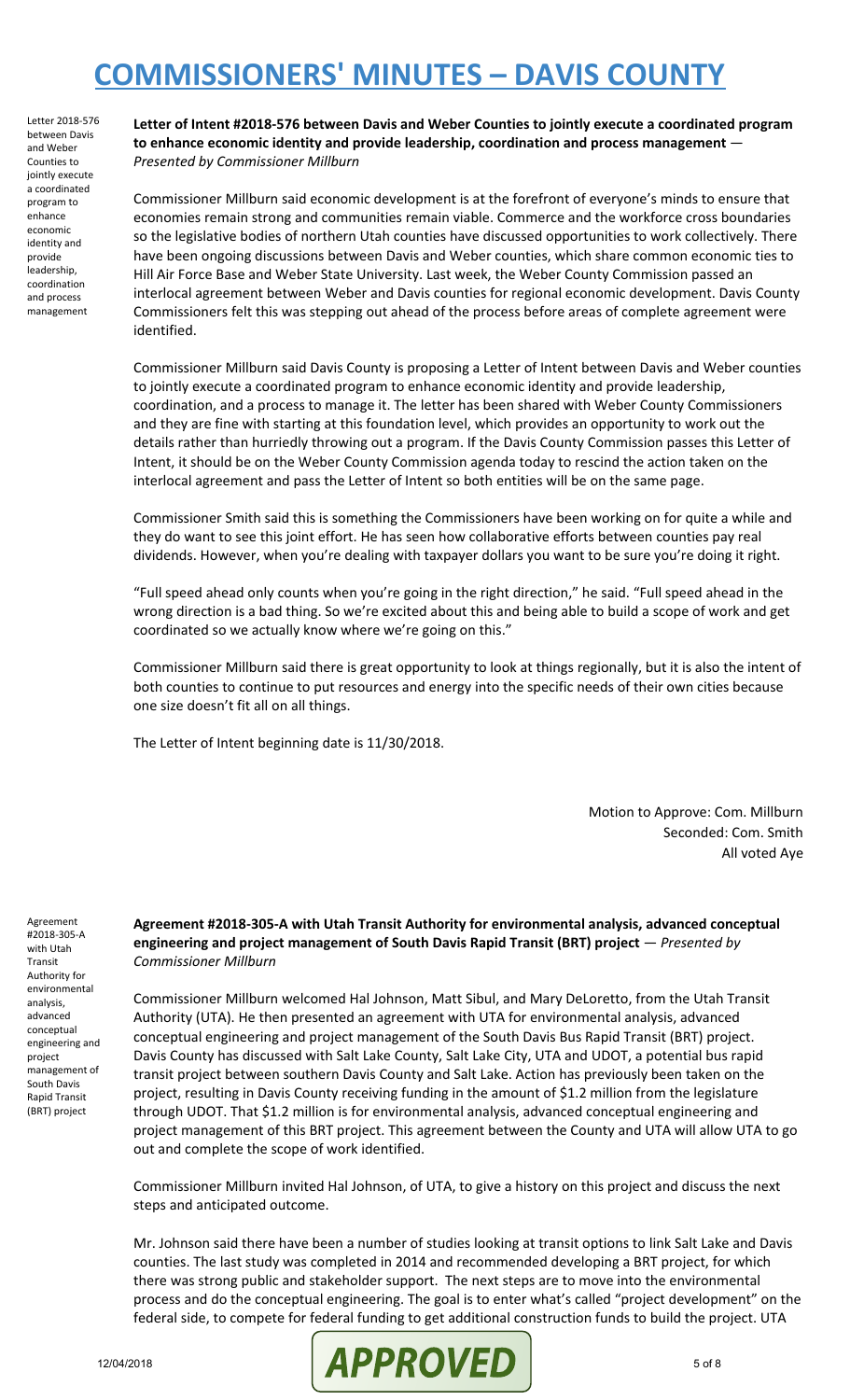just completed this same process for the Ogden BRT project and has a public hearing scheduled for Jan. 9, 2019, for NEPA (National Environmental Policy Act) documents. The scope of the Ogden project is a good one and is being followed for the South Davis BRT project. He thanked Commissioners for their work on this project.

Commissioner Millburn said it's exciting to see the fruits of your labor moving forward. He thanked the legislature for understanding the potential positive impact of this project.

"It's hard for folks to really grasp how inclusive economic development really is," he said, explaining that it's more than just recruiting businesses and branding.

"Economic development starts at the foundation level of infrastructure. If you don't have the infrastructure – whether it's power, water, transportation opportunities – then the other pieces have a hard time coming into play," Commissioner Millburn said, also mentioning housing and workforce.

Cities are starting to zone appropriately to make projects like this successful, he said.

Commissioner Smith echoed Commissioner Millburn's excitement at seeing the project become tangible, and said it is a great project for the County.

The contract period is 11/27/18 to 11/26/2019. The contract amount is a pass-through of \$1.2 million.

Motion to Approve: Com. Millburn Seconded: Com. Smith All voted Aye

Commissioner Millburn said there's one last component piece needed to get the project moving and that's establishment of an escrow account so funds can actually be disbursed when the work is completed. He then asked Mr. Johnson to talk about the new Utah County BRT line.

Mr. Johnson said the project was identified while doing a commuter rail feasibility study to look at convenient ways to connect the community to the commuter rail system. They were able to connect two universities, two shopping malls, downtown Provo, and business areas in Orem, with bus rapid transit. The idea of BRT is to build the futures of a rail system but take advantage of the flexibility of buses. In 50 percent of the Utah County project buses operate within their own lane in a corridor, and the other 50 percent are in mixed traffic where exclusive lanes aren't available. Major and significant stations have passenger information to improve and speed the boarding process. These systems create a rail-like experience at a significantly lower cost and help build the market for a future rail system. The Utah County project has a little more than 10,000 riders a day so far, without being fully open, compared to the old bus system with about 3,500 riders per day. Similar opportunities are seen for the Davis project that will connect two commuter rail stations. The next study will look at where the terminus is in Salt Lake City and where to connect to the final destination. It's a huge opportunity for both communities to get a better transportation solution.

Commissioner Millburn said the one complaint in southern Davis County, since Front Runner opened, is that people in North Salt Lake and parts of Woods Cross have to drive north to get on a train to go south. The BRT project is an opportunity to gather a whole new group of potential riders and put it right through the heart of where people are living and working.

Mr. Johnson said this project will enable people to walk onto the system, taking riders to a terminus in Salt Lake City where they can get to downtown destinations or connect with commuter rail. UTA wanted to connect it with the North Temple Station so people can easily get to the airport.

Commissioner Smith moved to recess to Board of Equalization. Commissioner Millburn seconded the motion. All voted Aye.

**\_\_\_\_\_\_\_\_\_\_\_\_\_\_\_\_\_\_\_\_\_\_\_\_\_\_\_\_\_\_\_\_\_\_\_\_\_\_\_\_\_\_\_\_\_\_\_\_\_\_\_\_\_\_\_\_\_\_\_\_\_\_\_\_\_\_\_\_\_\_\_\_\_\_\_\_\_\_\_\_\_\_\_\_\_\_\_\_**

**BOARD OF EQUALIZATION**

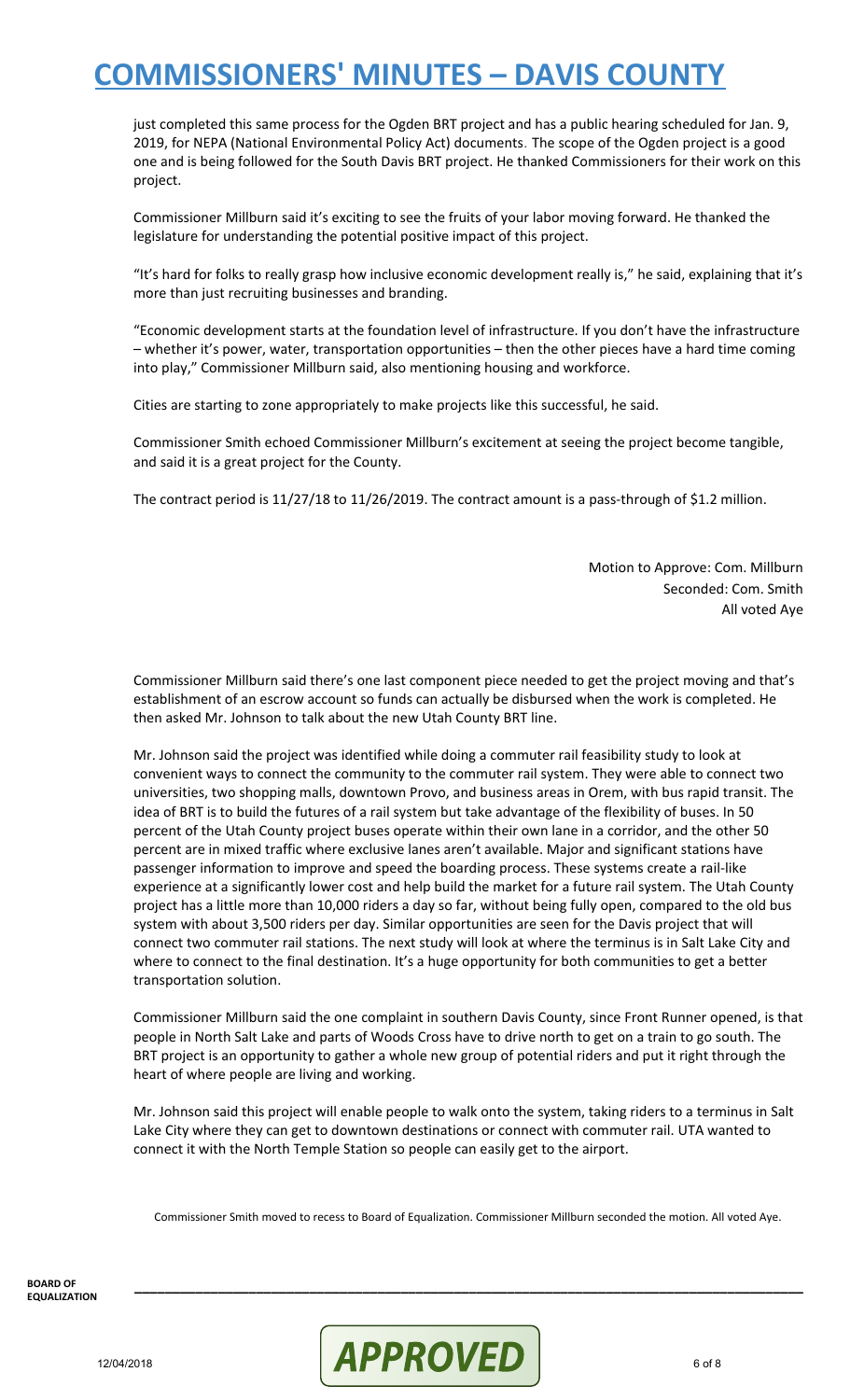| Property Tax<br>Register                                                                     | Property Tax Register matters were presented by Curtis Koch, Davis County Clerk/Auditor, as follows:                                                                                                                                                                                                                            |
|----------------------------------------------------------------------------------------------|---------------------------------------------------------------------------------------------------------------------------------------------------------------------------------------------------------------------------------------------------------------------------------------------------------------------------------|
|                                                                                              | Under Auditor's Adjustments there were various Approved Appeals, various No Change in Value Appeals,<br>and Hearings Findings. There were also various Late Abatements and three corrections - two related to<br>veteran exemptions and one to the transfer of property from a government entity to a non-government<br>entity. |
|                                                                                              | Motion to Approve: Com. Millburn<br>Seconded: Com. Smith<br>All voted Aye                                                                                                                                                                                                                                                       |
|                                                                                              | Commissioner Millburn moved to reconvene Commission Meeting. Commissioner Smith seconded the motion. All voted Aye.                                                                                                                                                                                                             |
| <b>CONSENT</b><br><b>ITEMS</b>                                                               |                                                                                                                                                                                                                                                                                                                                 |
| <b>Check Registers</b>                                                                       | <b>Check Registers</b>                                                                                                                                                                                                                                                                                                          |
|                                                                                              | Check Registers were approved.                                                                                                                                                                                                                                                                                                  |
|                                                                                              | Motion to Approve: Com. Millburn<br>Seconded: Com. Smith<br>All voted Aye                                                                                                                                                                                                                                                       |
| Commission<br>Meeting<br>Minutes                                                             | <b>Meeting Minutes</b>                                                                                                                                                                                                                                                                                                          |
|                                                                                              | Meeting Minutes for October 30, 2018 and November 6, 2018, and Work Sessions for October 16, 2018 and<br>November 7, 2018, were presented for approval.                                                                                                                                                                         |
|                                                                                              | Motion to Approve: Com. Millburn<br>Seconded: Com. Smith<br>All voted Aye                                                                                                                                                                                                                                                       |
| Personnel<br>Register                                                                        | <b>Personnel Register</b>                                                                                                                                                                                                                                                                                                       |
| <b>Basic Training</b><br>Reimbursement<br>Agreement<br>#2018-577 with<br><b>Brian Larsen</b> | Basic Training Reimbursement Agreement #2018-577 with Brian Larsen, a correctional officer, was<br>presented for approval. [The contract period is 10/22/2017 to 12/29/2019. The receivable contract amount<br>is \$5,985.06.]                                                                                                  |
|                                                                                              | Motion to Approve: Com. Smith<br>Seconded: Com. Millburn                                                                                                                                                                                                                                                                        |



All voted Aye